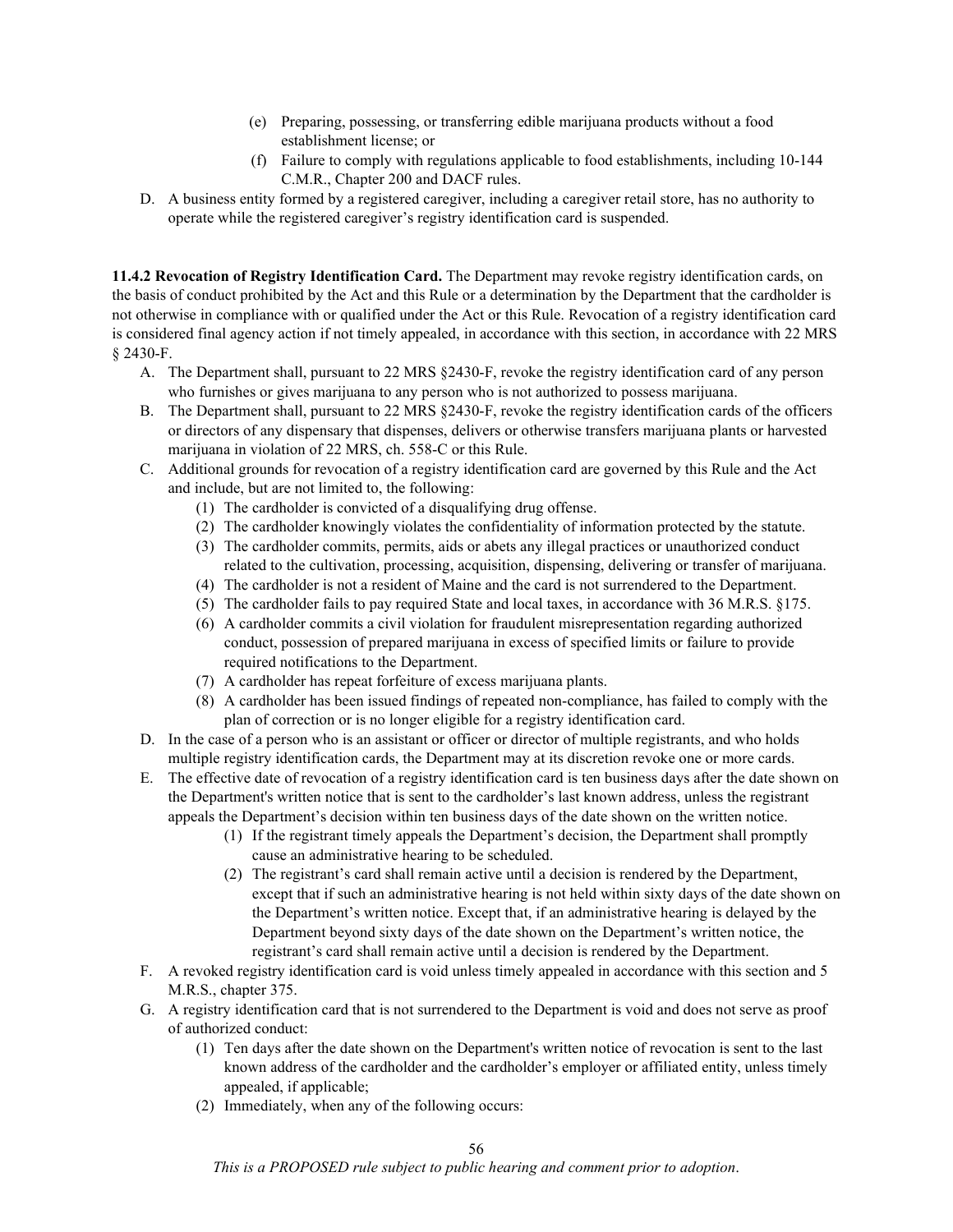## THIS VERSION IS OUT-OF-DATE EFFECTIVE 2/28/2022. IT IS RETAINED FOR ARCHIVAL PURPOSES ONLY—IT IS NOT SUBJECT TO FORMAL RULEMAKING.

- (a) A new card is issued to a cardholder based on a change in status;
- (b) A cardholder fails to notify the Department of a disqualifying drug offense;
- (c) A cardholder is no longer a resident of the State of Maine; or
- (d) A request for registry identification card renewal is denied.
- H. A person whose registry identification card has been revoked by the Department is disqualified, as applicable, from:
	- (1) Serving as a registered caregiver;
	- (2) Serving as officer or director, as defined in 22 MRS §2422, of a business entity registered as a caregiver, marijuana testing facility, dispensary, or manufacturing facility; or
	- (3) Assisting, as an employee of a long-term care facility, qualifying patients with the medical use of marijuana.
- I. Revocation of a registry identification card may result in the Department taking additional administrative action to terminate any related registration certificate, adult use individual identification card, or adult use marijuana facility license held by the revoked registry identification cardholder:
	- (1) A business entity formed by a registered caregiver has no authority to operate if the registered caregiver's registry identification card has been revoked.
	- (2) The Department may at its discretion terminate registration certificates of any dispensary, manufacturing facility, or registered inherently hazardous substances extraction facility when the registry identification card of an officer or director is revoked.
	- (3) The Department may at its discretion revoke adult use individual identification cards of any person whose registry identification card is revoked.
	- (4) The Department may at its discretion terminate marijuana facility licenses of any adult use marijuana establishment when the registry identification card of an officer or director is revoked.
- J. A person whose registry identification card is revoked may not apply for a new registry identification card for a period of one year, unless the Department specifies a shorter period in the notice of revocation.
- K. A business entity formed by a registered caregiver, including a caregiver retail store, has no authority to operate while the registered caregiver's registry identification card is revoked.

**11.4.3 Termination of Registration Certificate.** The termination of a registration certificate is governed by this Rule and the statute.

- A. Grounds for termination of a registration certificate include without limitation:
	- (1) Failure to cooperate with required inspections, including failure to allow entry or interference with entry;
	- (2) Violations of this Rule, the Act or policies and procedures that govern the registrant's operation;
	- (3) Committing, permitting, aiding or abetting any illegal practices;
	- (4) Conduct or practices that are detrimental to the safety and welfare of qualifying patients or caregivers,
	- (5) Providing information that is materially inaccurate or incomplete; or
	- (6) Failure to pay required State and local taxes.
- B. The Department may at its discretion revoke the registry identification card, adult use marijuana establishment license, or adult use individual identification card of any person whose conduct was a factor in the termination of the registration certificate.

11.[4](#page-56-0).4 Administrative Requirements. Unless otherwise specified as final agency action<sup>4</sup>, a registrant or registry identification cardholder may request an informal hearing to appeal the decision of the Department in accordance with 5 M.R.S, chapter 375. The Department shall follow consistent procedures in enforcement actions.

A. The Department may take administrative action to suspend, revoke or terminate a registrant's or person's registry identification card or registration certificate.

<span id="page-56-0"></span><sup>4</sup> Pursuant to 22 MRS § 2430-E(2), revocation of a registry identification card due repeat forfeiture of excess marijuana is final agency action as defined in 5 M.R.S. §8002(4), and subject to judicial review